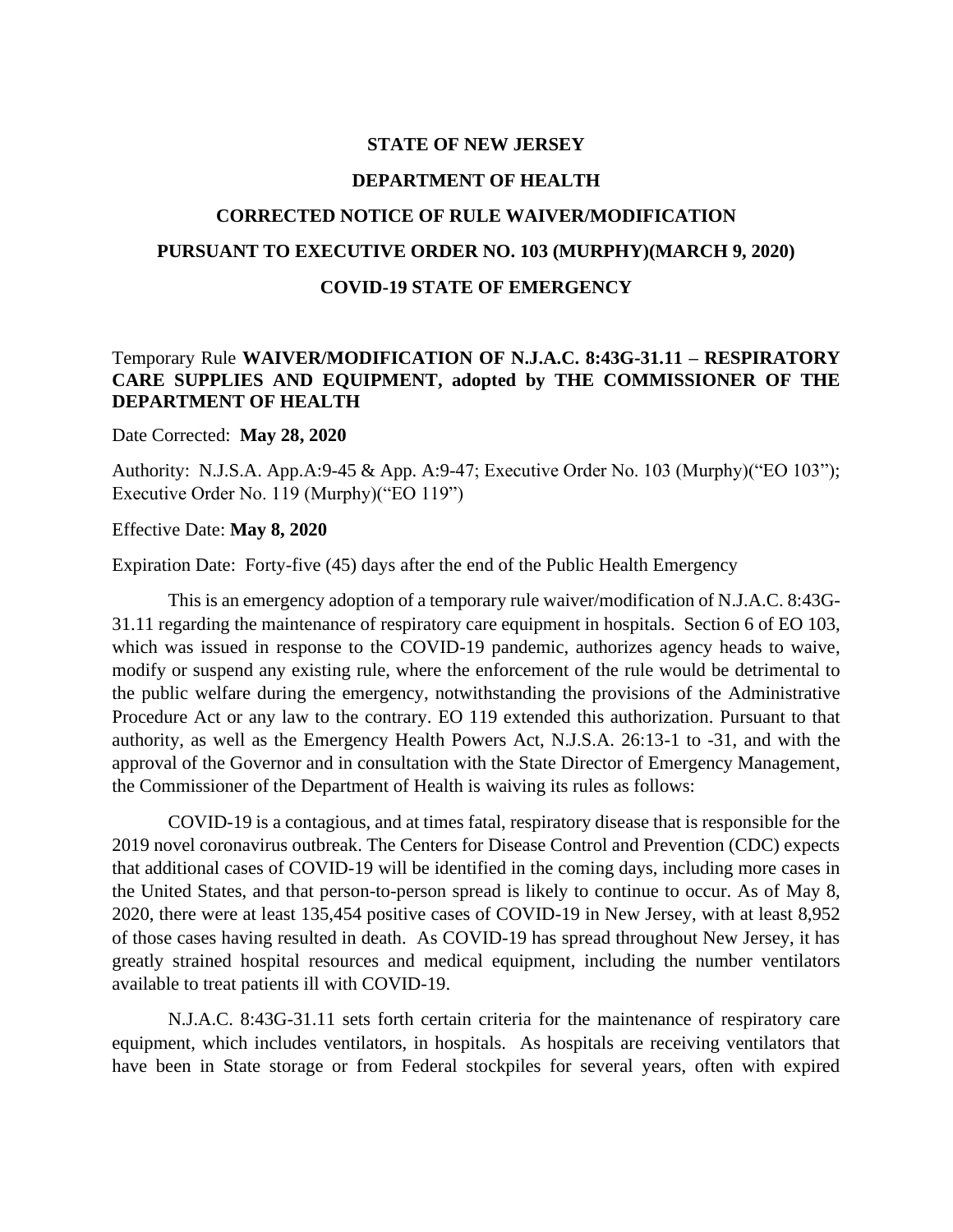preventative maintenance tags, it is necessary to waive/modify the requirements of N.J.A.C. 8:43G-31.11(c) and (d).

Pursuant to this temporary rule waiver/modification, hospitals shall perform a mechanical and electrical function test on a ventilator released from State storage or from the federal stockpile prior to placing it into service and using it for the first time. The ventilator mechanical and electrical equipment function test shall consist of the following: performance of standard preoperational checks as recommended by the manufacturer; performance of a power-on self-test; and running the ventilator for a minimum of 15 minutes. Upon successful completion of the test, the hospital shall affix a sticker indicating the date that the ventilator passed the test. Hospitals shall create and maintain records showing that each State storage or federal stockpile ventilator placed into service met these requirements prior to being placed into service.

Hospitals that take action under the terms of this waiver must also provide a written report to the Department detailing the number of ventilators placed into service and any adverse outcomes attributable to these actions. This temporary waiver/modification is effective only during the period of the Public Health Emergency declared by Governor Philip D. Murphy in Executive Order Nos. 103. This temporary rule waiver/modification shall expire forty-five (45) days after the Public Health Emergency has ended. Upon the expiration of this temporary rule waiver/modification, hospitals will be required to resume operating in accordance with all licensure standards and perform the required equipment checks and maintenance. The remaining provisions set forth in N.J.A.C. 8:43G-31.11 shall remain in effect.

Full Text of the affected regulations follows, with additional terms and conditions indicated in boldface:

## **8:43G-31.11 Respiratory care supplies and equipment**

. . .

(c) There shall be a documented system for preventive maintenance of all respiratory therapy equipment.

(d) All mechanical and electrical equipment shall be tested before using for the first time or after repairs.

**(e) Notwithstanding the requirements of (c) and (d) above, hospitals receiving ventilators from State storage or from the federal stockpile shall comply with the following before releasing a ventilator into service:**

- **1. Perform a mechanical and electrical equipment function test on the ventilator; which shall consist of:**
	- **i. performing a standard preoperational check of the ventilator in the manner recommended by the manufacturer of the ventilator;**
	- **ii. performing a power-on self-test; and**
	- **iii. running the ventilator for a minimum of 15 minutes; and**
- **2. Affix a sticker indicating the date that the ventilator received a mechanical and electrical function test and passed.**